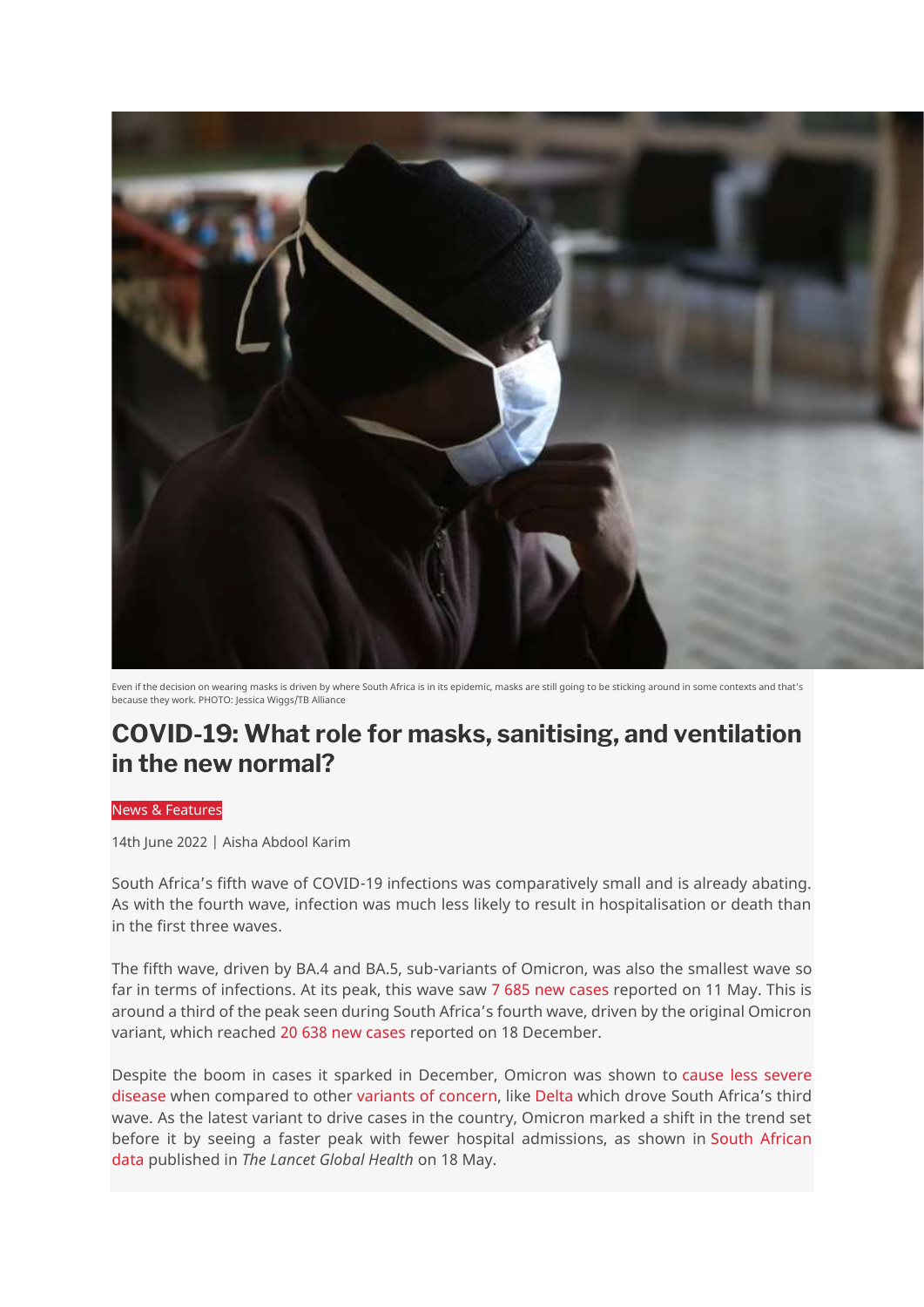Here's where South Africa is at right now. The recent wave was driven by less intimidating and deadly [variants,](https://www.nicd.ac.za/wp-content/uploads/2022/06/Update-of-SA-sequencing-data-from-GISAID-3-June-2022.pdf) and the country ended its [state of disaster](https://www.thepresidency.gov.za/speeches/statement-president-cyril-ramaphosa-termination-national-state-disaster-response-covid-19-pandemic) in April. There are also high levels of immunity both from [vaccination](https://sacoronavirus.co.za/latest-vaccine-statistics/) and people getting infected with the virus, with blood donor data estimating that as many as [87% of people in South Africa](https://www.researchsquare.com/article/rs-1687679/v2) have been exposed to SARS-CoV-2, the virus that causes COVID-19.

### **Still more to learn: How to spot a trend**

So does all this mean that it's time to let go of the remaining pandemic restrictions?

Unfortunately, the answer is not yet, according to Professor Barry Schoub, chair of the ministerial advisory committee on COVID-19 vaccines. As Schoub explains, it's still too early to be making any kind of assumptions about what this virus could look like in the future.

"We can't base our predictions just on Omicron," says Schoub. "It's too premature. Once we get to a period of time where we've got a better handle on the potential of this virus then we can start relaxing [safety measures] but I think it's too early at this stage. I think we're still in a transitional phase."



A vaccination site in Khayelitsha. PHOTO: Nasief

Manie/Spotlight

Getting a handle on the virus, according to Schoub, means understanding what this bug is capable of – how it can evolve and change to outsmart the body's natural defences as well as how serious the disease it causes can be. He estimates that we could know as soon as six months' time or a year from now.

But until then, the country needs to be ready to continue with certain pandemic protocols like mask-wearing indoors and getting vaccinated.

## **Can we go back to normal now?**

Two years on, the one thing we can learn to appreciate is that context is everything.

Curbing the risk to people's health has come at a high cost to their lives and this is something that needs to be balanced, argues Schoub. In periods between waves, he says, where the risk is lower there is no harm in relaxing some restrictions, as has been happening already.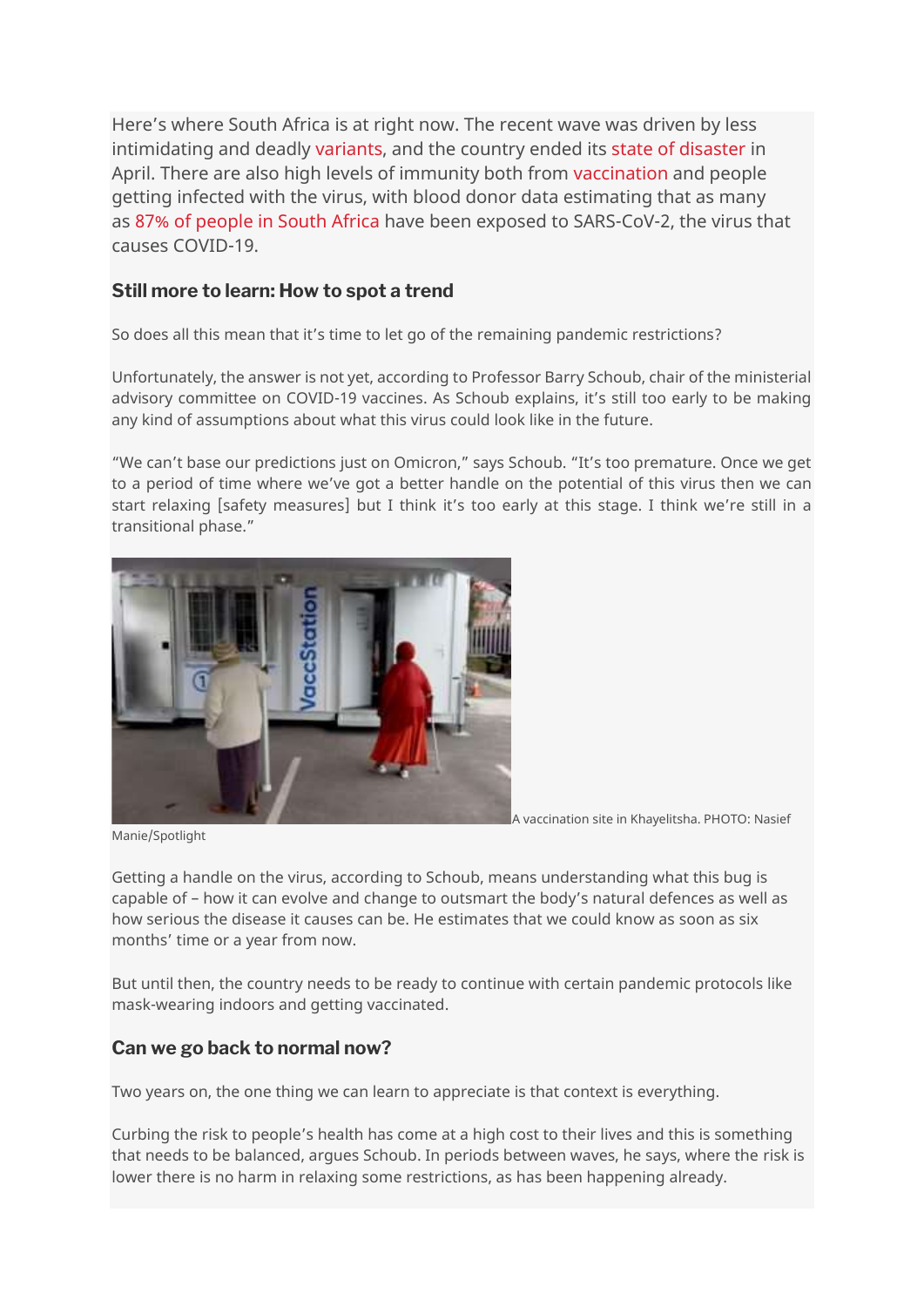While we continue to assess the virus, Schoub advocates for the continued use of masks indoors and limiting the size of gatherings, particularly in spaces where there is little ventilation and the virus can spread rapidly.

In this way, policies can help balance people's desire to return to a normal pre-pandemic life while also helping retain steps that can help them stay safe as the virus continues to circulate.



Enthusiasm for mask-wearing has dropped since April last year. PHOTO: Nasief

Manie/Spotlight

[Pandemic fatigue](https://apps.who.int/iris/bitstream/handle/10665/335820/WHO-EURO-2020-1160-40906-55390-eng.pdf) is also a very real concern to contend with – where people are simply tired of hearing about or dealing with COVID and are less likely [to adhere to safety measures.](https://www.sciencedirect.com/science/article/pii/S0140673621006322#bib46)

While people tend to be on high alert during a wave, their willingness to continue with steps drops almost immediately afterward. The most [recent South African Health Review](https://www.hst.org.za/publications/South%20African%20Health%20Reviews/SAHR21_WEB_NoBlank_sm_24022022_OD.pdf) found that mask uptake increased substantially from May 2020 to May 2021, going from just over half to 83% of all adults wearing a mask. The review found that despite initial differences between areas, once the second wave hit at the start of 2021, everyone became more compliant with donning a face covering. This, however, didn't last long and the enthusiasm for masks had [dropped back down](https://www.hst.org.za/publications/South%20African%20Health%20Reviews/SAHR21_WEB_NoBlank_sm_24022022_OD.pdf)  [by April 2021.](https://www.hst.org.za/publications/South%20African%20Health%20Reviews/SAHR21_WEB_NoBlank_sm_24022022_OD.pdf)

To accommodate this, we could begin to "give people a break during periods of low transmission," says Professor Koleka Mlisana, who co-chairs the ministerial advisory committee on COVID-19.

The trouble in switching to situation-dependent measures is whether or not they'll be enforceable, she warns.

"When you tell people don't wear masks outside but put them back on when you're inside then there's always a concern about how to maintain that switching on and off," Mlisana explains. "Then if there's a new variant, how do we bring it back?"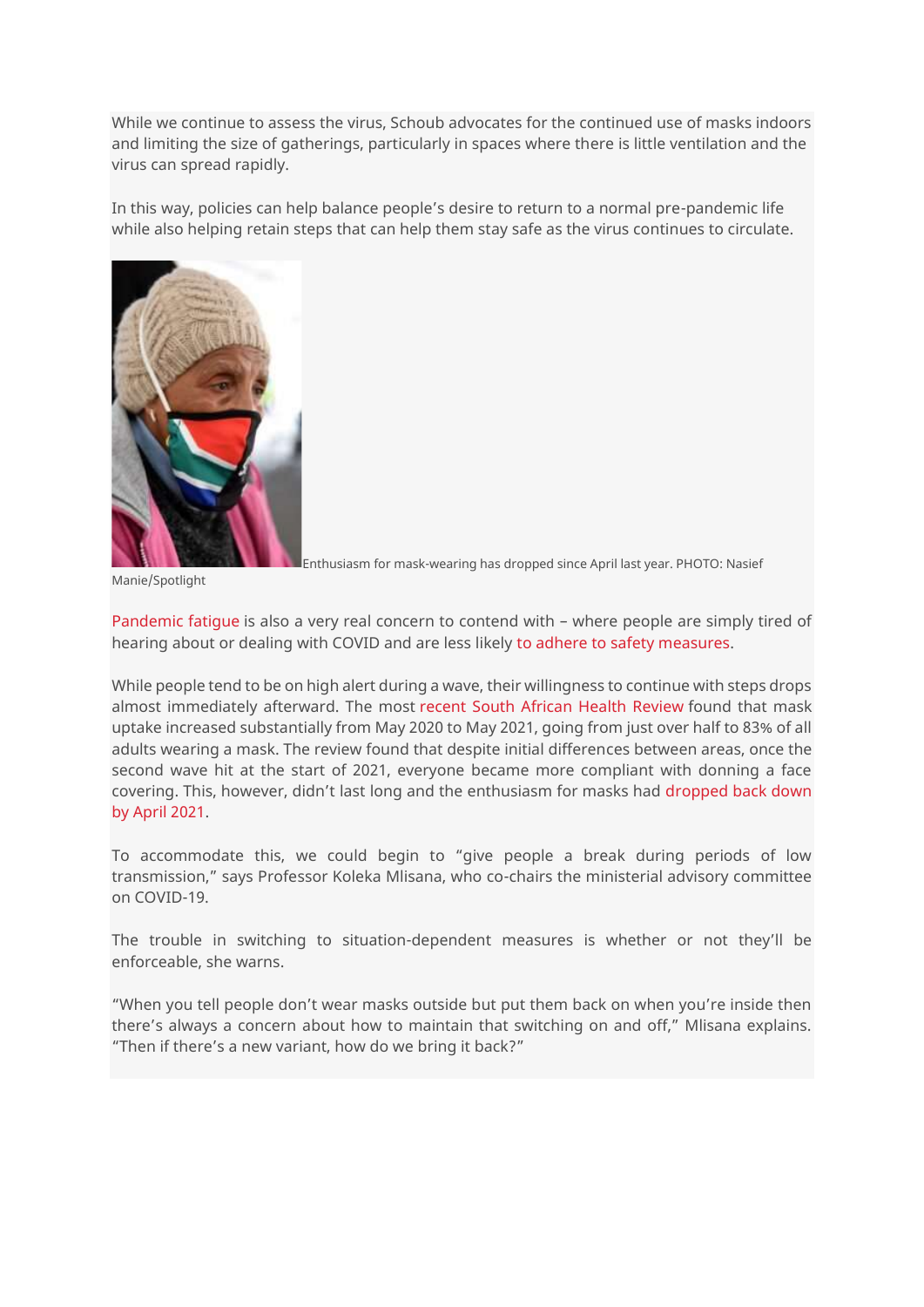

Discarded masks, gloves, and other medical waste. PHOTO:

Black Star/Spotlight **Masks up, down, or on the ground?**

Even if the decision is driven by where South Africa is in its epidemic, masks are still going to be sticking around in some contexts and that's [because they work.](https://www.ncbi.nlm.nih.gov/pmc/articles/PMC7883189/)

In July 2021, a review of the evidence on masks for COVID-19 was [published in the](https://www.sciencedirect.com/science/article/pii/S0196655320310439) *American [Journal of Infection Control](https://www.sciencedirect.com/science/article/pii/S0196655320310439)*. The researchers evaluated six different studies and found that masks helped protect people from getting COVID. In fact, the role of masks was most apparent in healthcare workers, where masks helped lower the risk of being infected by almost 70%.

When it comes to masks, the protection they afford is not all equal.

An N95, for example, is an incredibly secure mask that filters extremely tiny particles and offers the best protection. It's also more difficult to get a hold of. [Existing evidence](https://www.cmaj.ca/content/188/8/567?fbclid=IwAR34vdMwRdAYOOpRLAVmRXSq4Qdjg7_nY3L9OImgvLOcGM3NFPkhCCXeXpA) doesn't suggest there's much of a difference when it comes to the [protection offered by surgical masks](https://www.cochranelibrary.com/cdsr/doi/10.1002/14651858.CD006207.pub5/full) (which can be purchased from a pharmacy) when compared to a more fitted option like the N95.

At the bottom of the pecking order is cloth masks, as these aren't really doing much in terms of filtering the air that you're breathing in. A paper from December 2020 published in *JAMA Internal Medicine* found that the ability of cloth masks to filter the air (the researchers measured something called filtration efficiency) [varied from 25%](https://jamanetwork.com/journals/jamainternalmedicine/fullarticle/2774266?resultClick=1) to 79%, depending on the type of material used and the number of layers in the face covering.

In South Africa, though, it's simply not practical to expect everyone to have surgical-grade masks, let alone an N95, says Mlisana.

"Think of it like a loaf of bread. I'd rather give someone half a load than none at all. It's the same with masks, some protection is better than nothing. I would not want us to completely do away with masks just because not everybody can afford even a surgical mask."

So from Mlisana's point of view, if all you have is a fabric face covering, you should still continue to use it.

Not everyone is on the same page, though.

Professor Robin Wood, an infectious disease specialist and emeritus professor at the University of Cape Town, says that we would do better to do away with masks altogether, given that some have little value — especially if worn incorrectly.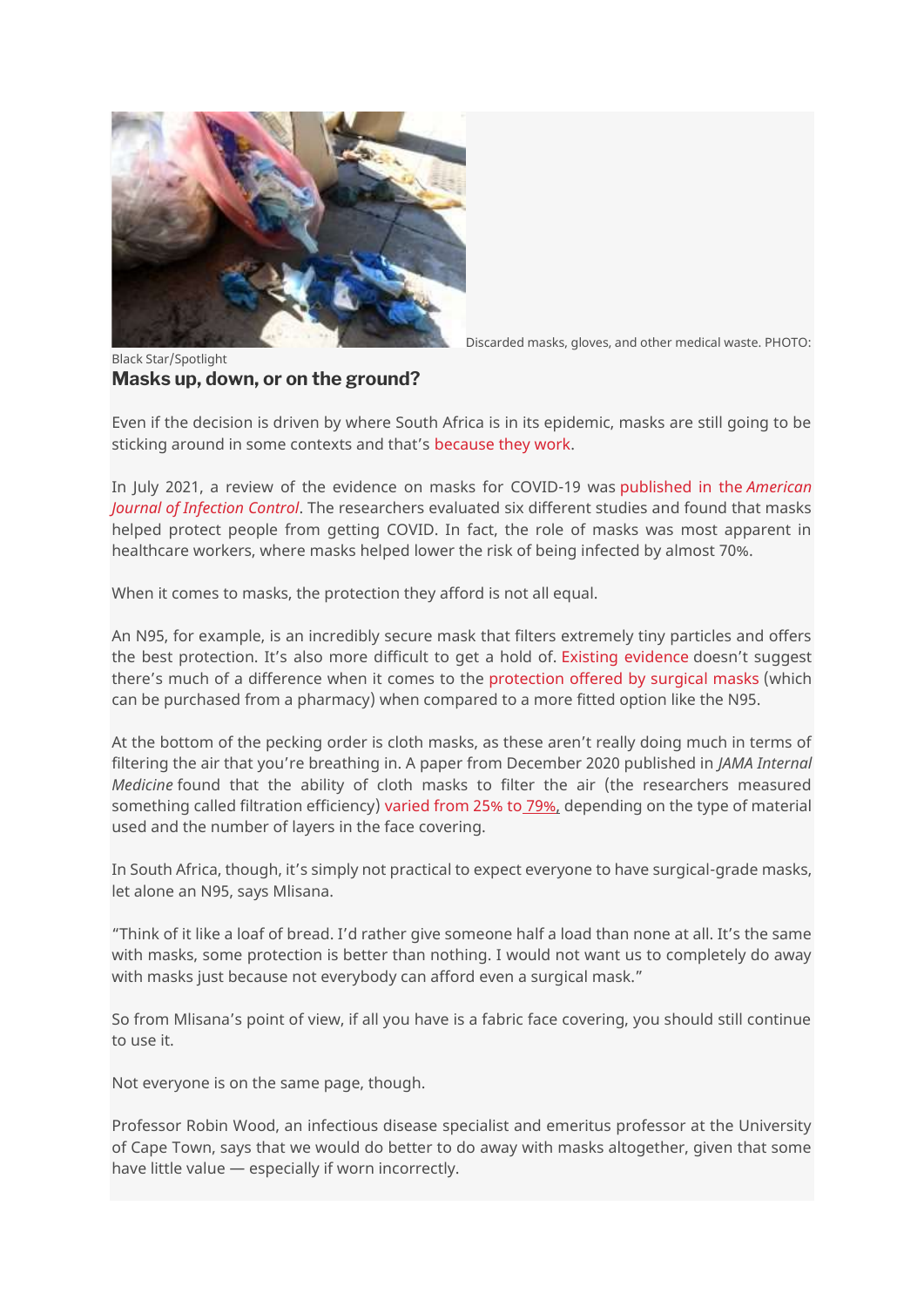"The mask is trying to decrease a person's exposure to infectious particles but how much it does so will depend on the quality of the mask," says Wood. "The time you spend in an environment is also a factor because if you're somewhere for a very long time then the mask isn't going to make any difference."

That said, Wood acknowledges that masks are "particularly important for limited exposures" and that they have the most value in healthcare settings.

### **It goes hand in hand: Relearning about clean air**

It's not all bad news, though. As we learn more, there are some things that can safely be left behind and other lessons to take going forward.

"One of the lessons that I would want people to remember is that ventilation is an important factor," says Wood.

[Ventilation](https://www.ncbi.nlm.nih.gov/books/NBK143277/) helps keep the air in a room clean and healthy. This is achieved by bringing air from outdoors into a building or room air and making sure the air is circulating properly within an enclosed space. You can properly ventilate a space through design, like including windows, or through machines, like fans in air ducts.

"When you have crowded areas," Woods says, "you're essentially coming down to how much air people are swapping between themselves. People in more urban settings would probably swap about 20 liters of air a day, people living in crowded townships swap about 40 to 100 liters per day, and people who are incarcerated in prisons are probably swapping 2 000 liters a day."

Increasing airflow in spaces like that then becomes a critical step, not just for COVID but also for preventing the spread of other diseases. This isn't just for buildings but also applies to enclosed spaces, such as buses and other forms of public transport.

"We need to relearn this, buildings aren't designed on the basis of health and that needs to change," Wood says. "We should be improving those sort of environmental factors, especially where there are crowds."

But that's not a process that can happen overnight because buildings can't immediately be changed to create more ventilation.

It's for this reason that Mlisana emphasises that "when we talk about mask-wearing, it always has to go with the poorly ventilated buildings we have".

"We need more open space because we don't have that much, and to find a way to improve the ventilation of our buildings," she says.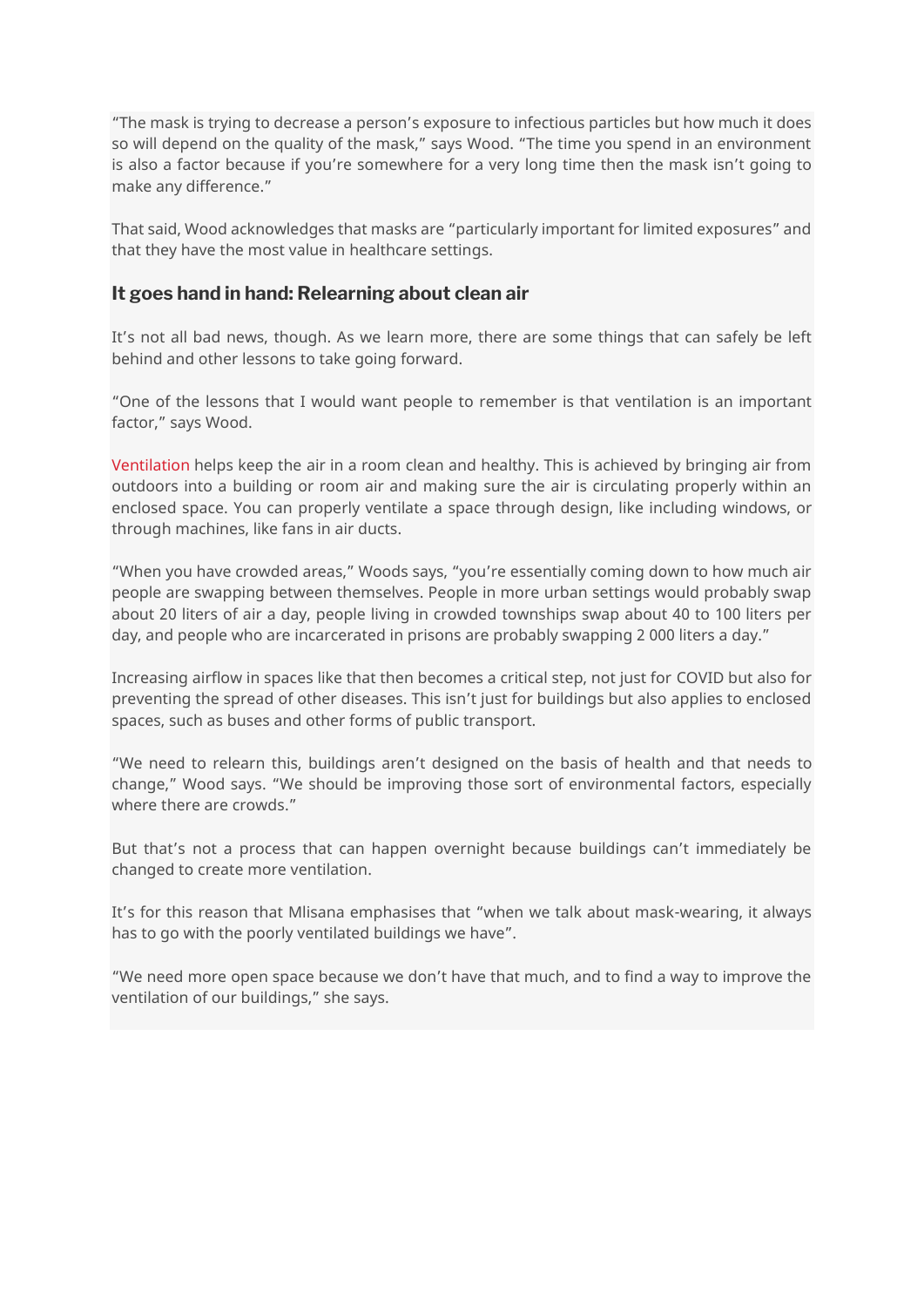

Some experts agree that temperature screening does not

serve any meaningful purpose as a COVID-19 preventative measure. PHOTO: Gauteng Health **It's time for some measures to go**

Not all prevention measures are worth sticking to. The experts interviewed by Spotlight were broadly in agreement on the following advice.

One of the first measures that should go is temperature screening. Those infrared guns that get pointed at your forehead or hand at a store or building entrance [aren't actually giving any useful](https://academic.oup.com/ofid/article/8/1/ofaa603/6032722)  [information about your body temperature](https://academic.oup.com/ofid/article/8/1/ofaa603/6032722). At the end of the day, they don't serve a purpose and aren't helping so why bother keeping them around?

Next up is sanitiser. There's no need to be sanitising your packages or even getting a routine chemical spray every time you walk into a shop. The virus is more likely to spread from one person to another than it is to launch a sneak attack from your vegetables. It's highly unlikely that you're going to get COVID from touching a doorknob because the virus [doesn't seem to last that long](https://www.thelancet.com/journals/laninf/article/PIIS1473-3099(20)30561-2/fulltext)  [on surfaces.](https://www.thelancet.com/journals/laninf/article/PIIS1473-3099(20)30561-2/fulltext) This means that deep cleaning isn't really something we need to do — but it may still be the next best option to consider [in places without good ventilation](https://www.nature.com/articles/d41586-021-00251-4).



Although deep cleaning of surfaces is no longer needed to prevent COVID-19, handwashing remains a must to prevent disease from spreading. PHOTO: GCIS

Handwashing is a totally different ballgame and a valuable exercise when it comes to general hygiene. Regularly washing your hands [helps kill germs and protects you from any number of](https://www.cdc.gov/handwashing/why-handwashing.html)  [diseases](https://www.cdc.gov/handwashing/why-handwashing.html) so don't go throwing out your soap just yet.

Keeping your distance from others, on the other hand, all depends on the time and place. [Physical](https://africacdc.org/download/guidance-on-community-social-distancing-during-covid-19-outbreak/)  [distancing](https://africacdc.org/download/guidance-on-community-social-distancing-during-covid-19-outbreak/) is all about limiting your contact with other people. The practice has its [pros,](https://www.sciencedirect.com/science/article/pii/S120197122030655X) particularly in crowded and poorly ventilated in-door areas. The con is that it can lead to isolation and take a toll on people's [mental health.](https://www.sciencedirect.com/science/article/pii/S2352827321002925)